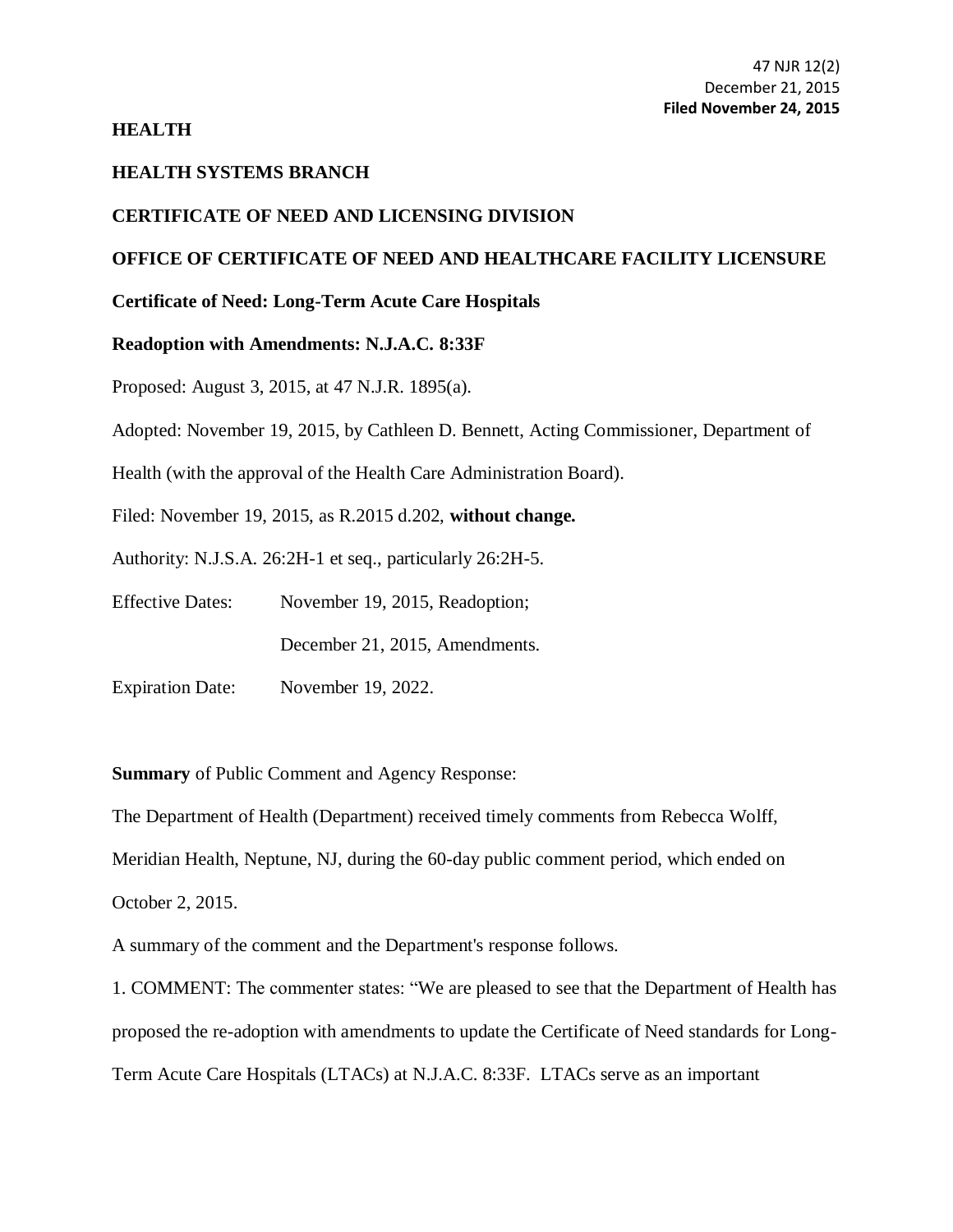component of the overall healthcare delivery continuum. As population health has become an essential imperative in today's health care environment, health care systems are challenged to offer the most appropriate health care delivery settings for patients to attain the best outcomes. Currently, New Jersey has a limited supply of LTAC facilities and we believe that additional capacity is needed to accommodate the growing demand. We expect the future demand for LTAC beds to be even greater given the increased emphasis on population health and quality patient care. Accordingly, we encourage the Department to take this into consideration in reviewing proposals for new LTACs. We understand the Department intends to update the need calculation for LTAC beds based on the updated methodology before issuing a CN call. This letter is to advise you that we support the Department in this effort and we would welcome the opportunity to provide assistance."

RESPONSE: The Department acknowledges the commenter's support of the proposed rulemaking, particularly the amendments to the need calculation for LTAC beds at N.J.A.C. 8:33F-2.3(c). The Department further acknowledges the commenter's belief that demand for LTAC beds may increase in the future. The Department currently licenses 467 LTAC beds spread throughout 11 different health care facilities. The Department has not received any feedback from the regulated community or patient advocates that would indicate that current LTAC bed capacity is insufficient. The Department notes that the Centers for Medicare  $\&$ Medicaid Services imposed a moratorium on new LTACs and on the expansion of existing LTACs, effective April 1, 2014 through September 20, 2017. 79 Fed. Reg. 27978. Prospective LTACs with an approved certificate of need are exempt from the moratorium.

#### **Federal Standards Statement**